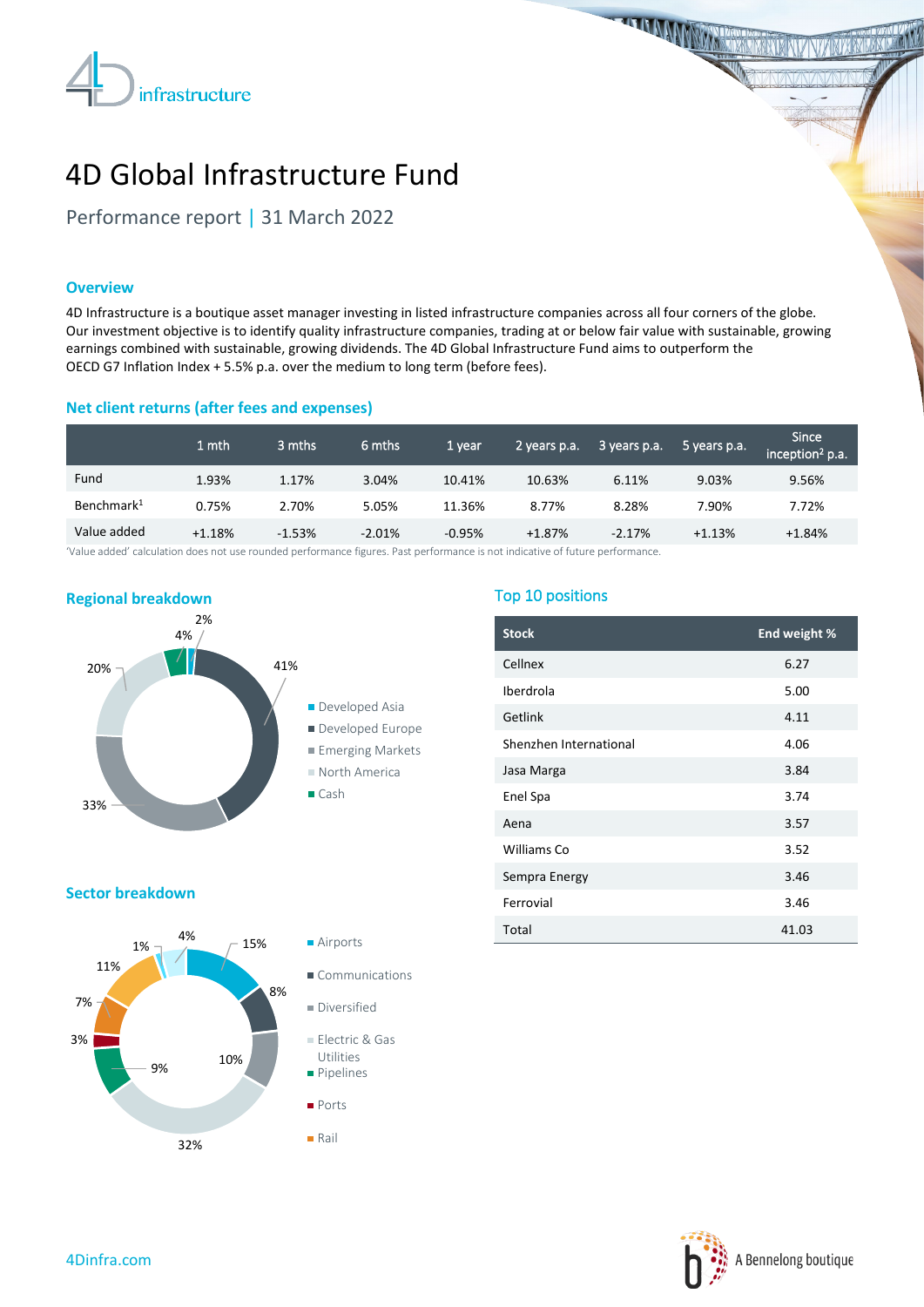# **Portfolio performance review**

The 4D Global Infrastructure Fund was up a net 1.93% (AUD) in March 2022, out-performing the benchmark's return of 0.75% (by 1.18%) but under-performing the FTSE 50/50 Infrastructure Index which was up 3.89% (AUD). Currency detracted 292bps from performance in March.

The strongest performer for March was Brazilian rail operator Rumo up 19.7% as the outlook for crops continues to improve supporting 2022 volumes.

The weakest performer in March was Chinese gas distribution company China Gas Holdings down 18.8% as fears around dollar margins continues to be an overhang with commodity prices elevated as a result of the Ukraine conflict. Factoring in a worst case scenario the stock remains oversold.

We continue to believe Central Banks will act prudently and cautiously in adjusting monetary policy in response to inflation pressures. But regardless we believe infrastructure is an asset class that can do well in an inflationary environment, and we believe it is a sensible portfolio allocation at the current stage of the economic cycle. Within infrastructure we continue to favour user pays and real return utilities.

## **Month in review**

The Russia/Ukraine war continued to dominate equity markets in March with inflation and global growth also prominent in discussions. Russia's economy is set to erase 15 years of economic gains thanks to sanctions and a mass corporate exodus according to the IIF.

#### **Hard Hit**

Russian economy seen shrinking 15% this year over the war



Source: Statistics Service, Institute of International Finance for 2022-2023 forecasts **Bloomberg** 

Meanwhile China has set an ambitious economic growth target for 2022. That's the takeaway from the annual session of the National People's Congress. It's the biggest political event before the Party's Congress later this year, when President Xi Jinping is widely expected to extend his term as leader. The government's goal for GDP to expand '*about 5.5%*' is well above economists' forecasts. The relatively high target is a reflection of political objectives ahead of the Party Congress, with officials making clear that bold measures are needed to stabilize the economy.

#### ✔ GDP growth targets (lower bound when range) ✔ Actual growth rate



Sources: Government Work Reports; National Economic and Social Development Reports; National **Bureau of Statistics** 

GDP Growth Targets: 2000, 2002-2004 - around 7%; 2001 - 7%; 2005-2011 - around 8%; 2012 - 7.5% 2013-2014 - around 7.5%; 2015 - around 7%; 2016 - 6.5%-7%; 2017-2018 - Around 6.5% 2019 -6%-6.5%: 2020 no target: 2021 Above 6%

In the US the economic picture looks solid. New jobless claims fell to their lowest point since 1969 as demand for labor far exceeds supply. Applications decreased by 28,000 to 187,000 in the week ended March 19 as continuing claims for state benefits dropped to 1.35 million in the week ended March 12. This is adding to inflationary pressures. The Federal Reserve lifted rates by 25 bps as expected and signalled 6 additional moves this year, launching a campaign to tackle surging inflation even as risks to growth mount from the war in Ukraine. Officials pledged to start shrinking their US\$8.9 trillion balance sheet at a '*coming meeting*.'

#### **Jobs. Pav & Inflation**

Hiring in U.S. has been steady, while wage growth has picked up with inflation Change in payrolls (MoM) SMAVG (3) (NFP TCH) 582



Finally, we have long argued the importance of the growing global middle class. Reflecting both a COVID recovery and expanding middle class Indians are holidaying lavishly now, spending more on 5-star hotels and booking business-class seats as the country emerges from the pandemic according to India's second-biggest online travel agency. '*People are living their lives and splurging on travel'* Prashant Pitti, a cofounder of EaseMyTrip said in an interview with Bloomberg. *'It's a shift which is happening for good, for long-term.'*  India, the world's fastest-growing major aviation market before the pandemic, expects local traffic to exceed prepandemic levels of 415,000 daily fliers within a year. Indian airlines are also adding capacity to capture the revival in demand as international flights resumed. To prepare for the travel rebound, India may have to add as many as 120 planes every year, Indian Civil Aviation Minister Jyotiraditya Scindia said. This is all good for infra investment!